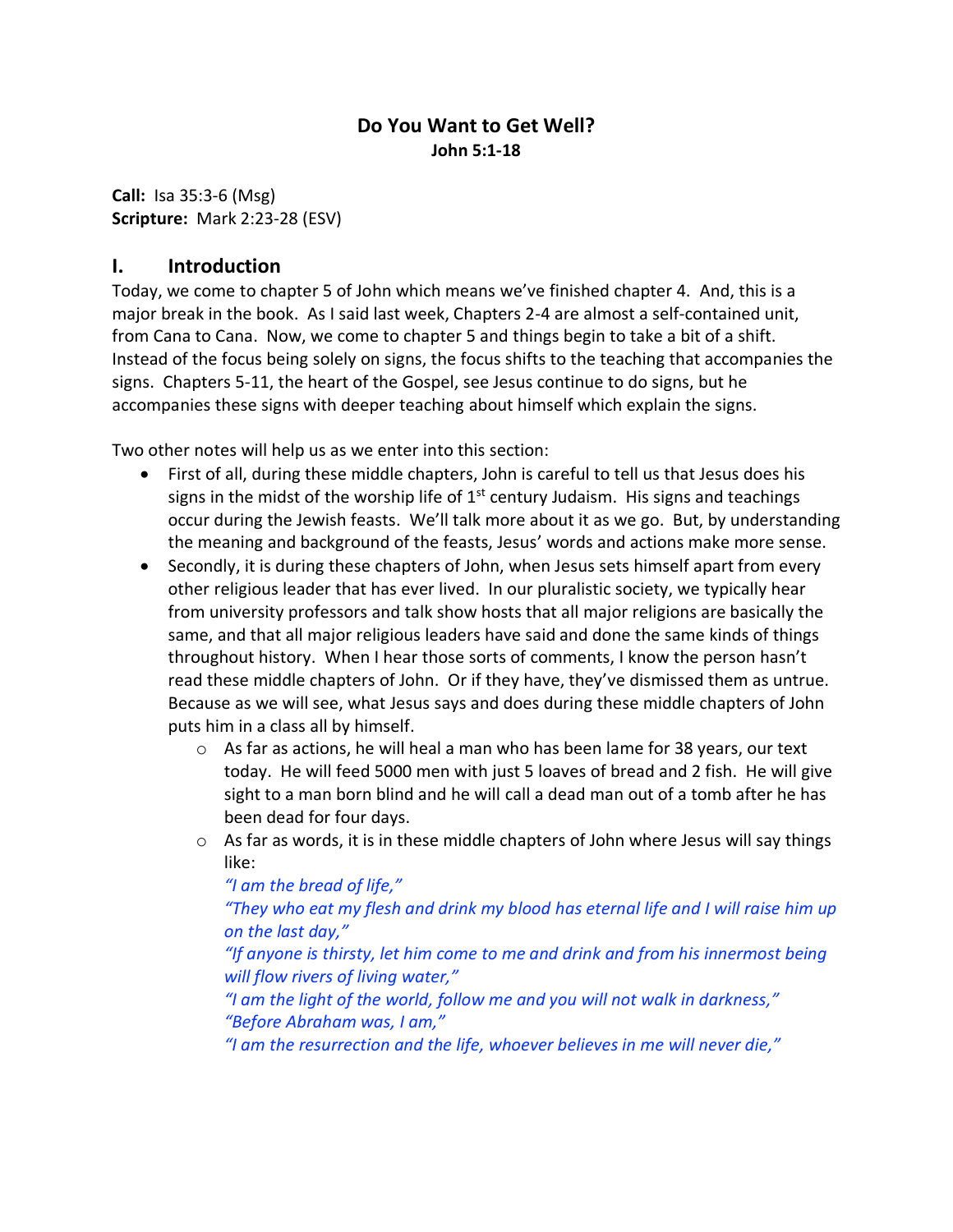Have you ever heard anyone speak like this? No, because no one has ever spoken like this. In fact in chapter 7, one man will be sent to arrest Jesus, and he'll come back without Jesus and why? Because as he says, *"Never has a man ever spoken the way this man speaks"* (John 7:46).

In these chapters, Jesus sets himself apart from every person who has ever lived.

So, I invite you into our text this morning, chapter 5, verse 1.

## **II. The Setting (1-5)**

*1 After this there was a feast of the Jews, and Jesus went up to Jerusalem. 2 Now there is in Jerusalem by the Sheep Gate a pool, in Aramaic called Bethesda, which has five roofed colonnades. 3 In these lay a multitude of invalids—blind, lame, and paralyzed. 5 One man was there who had been an invalid for thirty-eight years. (ESV)*

#### **A. Verse 4?**

Now, if you look at our text, you'll see that the text jumps from verse 3 to verse 5. That's not a different way of counting. Verse 4 is not in the earliest and best manuscripts. It says these people are, "*waiting for the moving of the water; for an angel of the Lord went down at certain seasons into the pool, and stirred the water: whoever stepped in first after the stirring of the water was healed of whatever disease he had*" (ESV notes). Evidently, this was the superstition surrounding this pool, almost certainly added later by scribes to explain the situation.

#### **B. The Pool**

John gives a remarkable number of details about this particular pool, showing he has intimate knowledge of Jerusalem at this time. What is interesting is this pool wasn't discovered until the late 1800's, and not identified until the late 1900's. So, up until that point, people thought John's geography was quite questionable. It turns out John knew what he was talking about.

#### **C. The Time and Place**

We're not sure how long after the healing of the official's son in chapter 4 that Jesus goes to Jerusalem to this unnamed feast. The point is that we are back in Jerusalem after being in Galilee for a significant period of time. And, note, Jesus doesn't go to the Temple or to a palace. He goes to the shadow of the Temple, to a place of desperation and need. In other words, he doesn't go to the White House. He goes to a homeless encampment on Pennsylvania Avenue. It seems the living God has a special place in his heart for the hurting and needy.

Which means, if we want to follow Jesus, it means we follow him into places of need. We follow him into places of desperation. We follow him into hospitals and homeless camps and food banks. And, when we do, our heart begins beating with his heart as we get shaped into Christlikeness. We get turned right-side up when we focus on the other and not ourselves.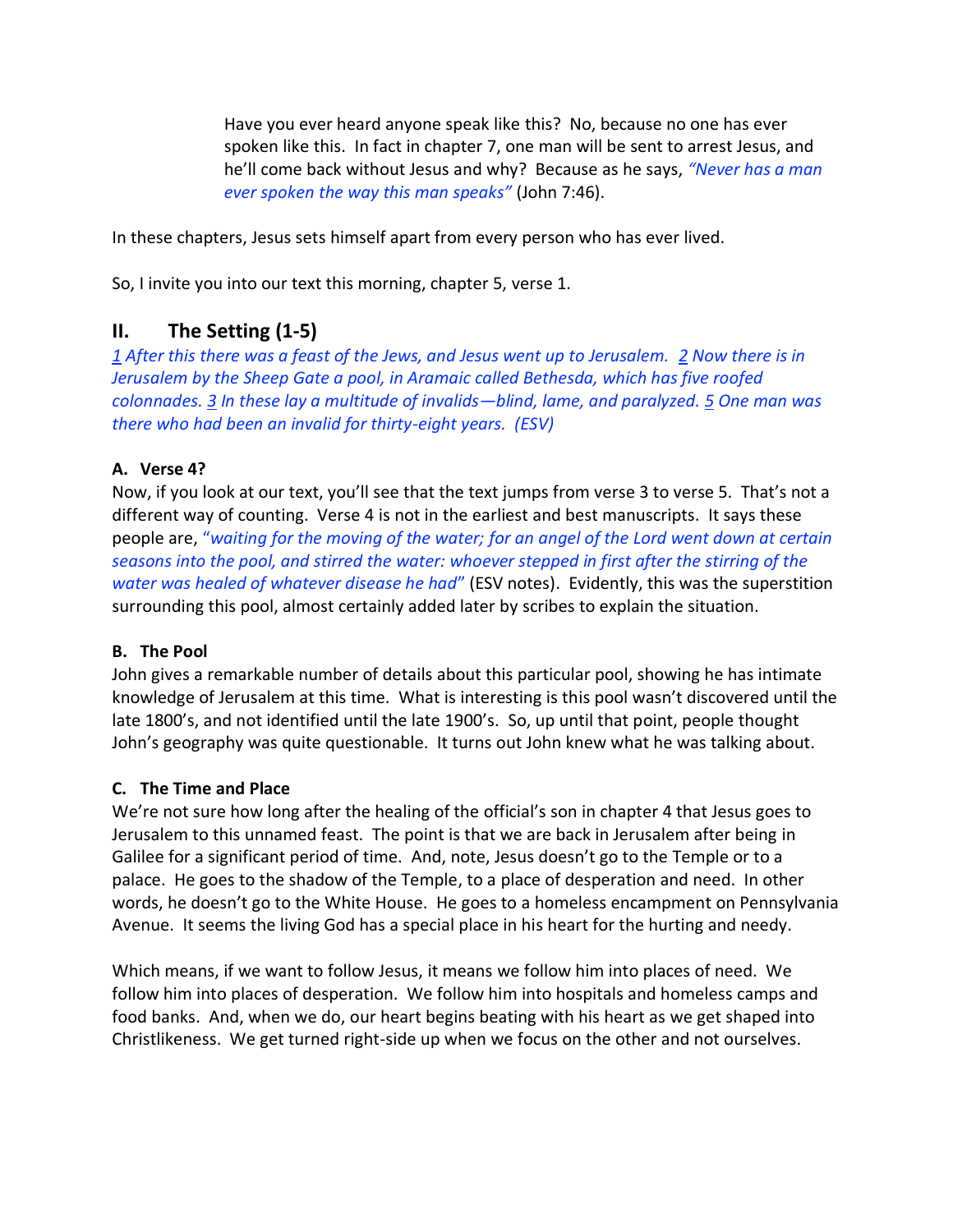So, where are you following him into places of need? Of course, right now it is harder to get out and about, but I want to highlight one of our families, Martin and Gail Nordby, who have begun leading a food distribution site for 2<sup>nd</sup> Harvest in south San Jose. They distribute food to about 725 needy families every Monday, and they could use help every week. You could join them in following Jesus into that place of need.

#### **D. The Focus**

Out of the multitude at this pool, the story focuses on one man, who has been lame for 38 years, longer than most people lived in antiquity. Why this one man? We're not told, but maybe he's the neediest? We're not told. Some people see a significance in the number 38. I don't think so, other than it points out how hopeless this man is.

# **III. The Healing (6-9)**

*6 When Jesus saw him lying there and knew that he had already been there a long time, he said to him, "Do you want to be healed?" 7 The sick man answered him, "Sir, I have no one to put me into the pool when the water is stirred up, and while I am going another steps down before me." 8 Jesus said to him, "Get up, take up your bed, and walk." 9 And at once the man was healed, and he took up his bed and walked. Now that day was the Sabbath.*

#### **A. The Question**

Jesus walks by the pool, notices this one man and knows his story. Like the woman at the well, he is on a mission for this hurting man. And, he asks him a question.

*"Do you want to be healed? Do you want to get well?"* Getting well or getting healed is the key word in our text. It means to be made physically well. But in most cases, it also signifies a much more holistic wellness, both physically and spiritually. In chapter 7, Jesus seems to refer back to this event by saying that he healed this man completely (John 7:23).

But, it's a bit of an odd question isn't it? Of course, the man wants to get well, doesn't he? Or, maybe not. If he gets well, he'll have to change. He'll have to get a job. And, that means working and worrying. But also, when you are chronically ill, people tend to give you a lot of latitude. But, when you aren't sick, you typically won't get the same grace. So, he'll most likely have to change his attitude if he is gets well.

#### **B. The Response**

The man responds. He respectfully calls Jesus sir, but he doesn't answer the question does he? He seems to complain in self-absorption, providing excuses for why he is still sick. He is completely focused on his helplessness. As Bruce Milne says, "This man is locked up inside his need." Now, I don't want to judge this man too harshly, because I've never been lame for 38 years. But, I think John gives us this exchange for a reason. And, as we hear the rest of the story, I think the man does portray a certain character flaw, one commentator says, a "persistent dullness" (Bruner, 308).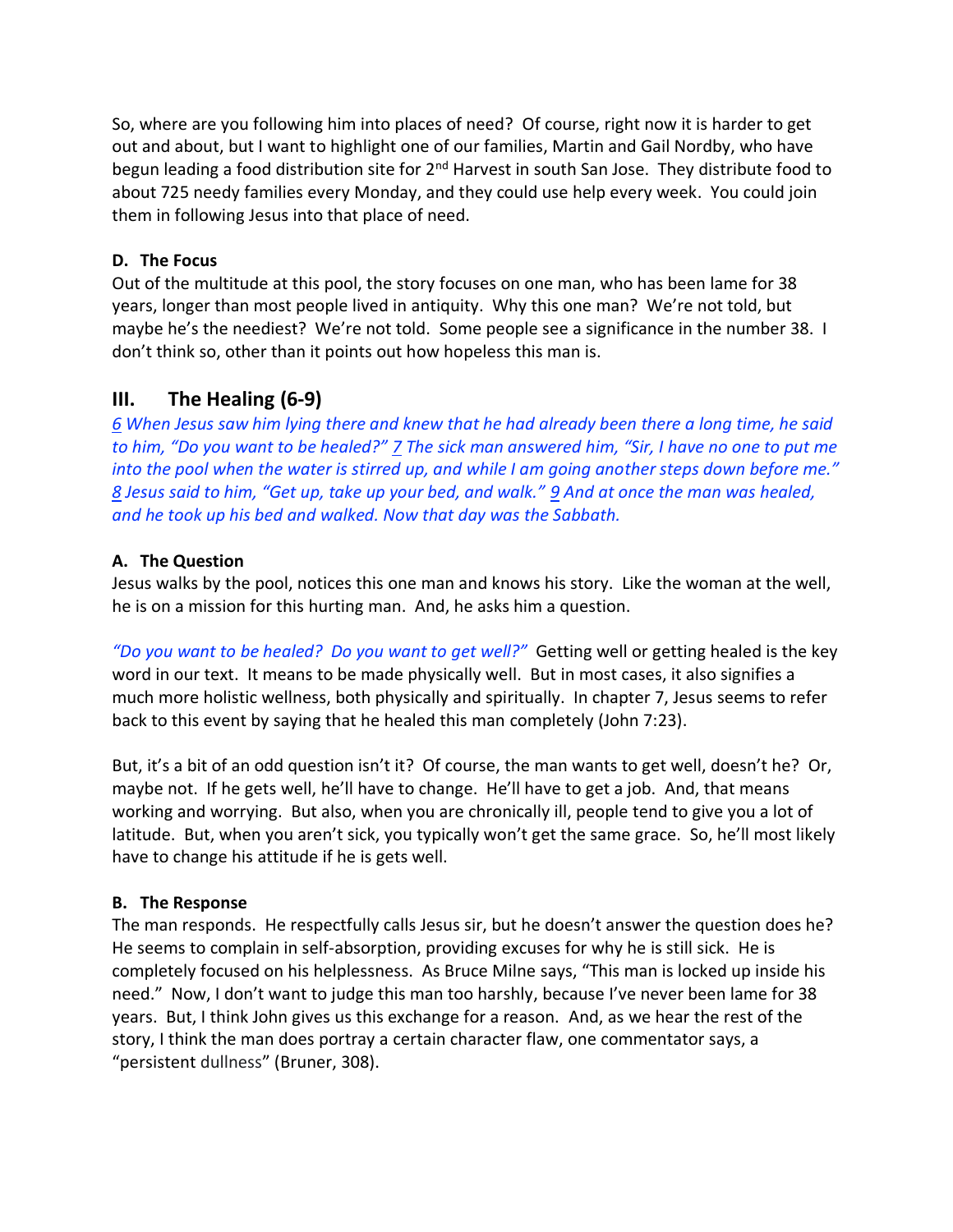But, I think it's worth asking ourselves this question. Do we want to get well? Do we want to function better in life? I think many times when we consider this question, we answer a lot like this invalid. We offer excuses and justifications for our struggles and our shortcomings. Shawn – do you want to get well? Well, Jesus, sir, there's no one around to help me. No, Shawn – do you want to function better? Well, Jesus, sir, um, well, it's just that I'm so busy. No, Shawn – do you want to function better? Well, Jesus, sir, it's just that you made me this way. We offer excuses and justifications as to why we don't want to change. Jesus stands at the door and knocks, offering us wellness and a life to the full, and instead of trusting Him, we choose to place our trust in curious things like ourselves, money, or other people. One writer calls this the "mystery of resistance" (Johnson, 13). The Word of life stands before us, and we resist Him because in the end, we'll have to change. Fundamentally, we'll have to stop being so selfabsorbed, being in control. And, we'll have to surrender lordship to him and surrender is hard. Do you want to get well?

#### **C. The Commands**

But, Jesus is not put off by this man's complaints and half-hearted excuses. In sheer grace, he speaks but a word, actually 7 words in the Greek, and the lame man leaps like a deer. Amazing! The man who had been lame for 38 years gets up and walks - immediately.

For those of you who have had broken legs, you'll know it takes a long, long time to return to walking. It simply doesn't happen overnight. Yet, this man immediately gets up and walks. It's extraordinary!



#### **D. The Sabbath**

But, verse 9, it's the Sabbath. Uh-oh. This is why the feast is not named because John wants us to focus on the Sabbath. And, it is because it is the Sabbath that Jesus will now enter into an intense debate with the Religious authorities over the rest of the chapter. Presidential debates are nothing compared to the rest of this chapter (although it is more of a monologue than debate).

As you know, the Sabbath is the great weekly feast for the Jewish people. The celebration of the Sabbath is at the very heart of the worship life of 1st century Judaism, and maybe *the* most important badge of identity for Jewish people in the first century. It is simply impossible to over-emphasize the importance of the Sabbath to a 1<sup>st</sup> century Jew.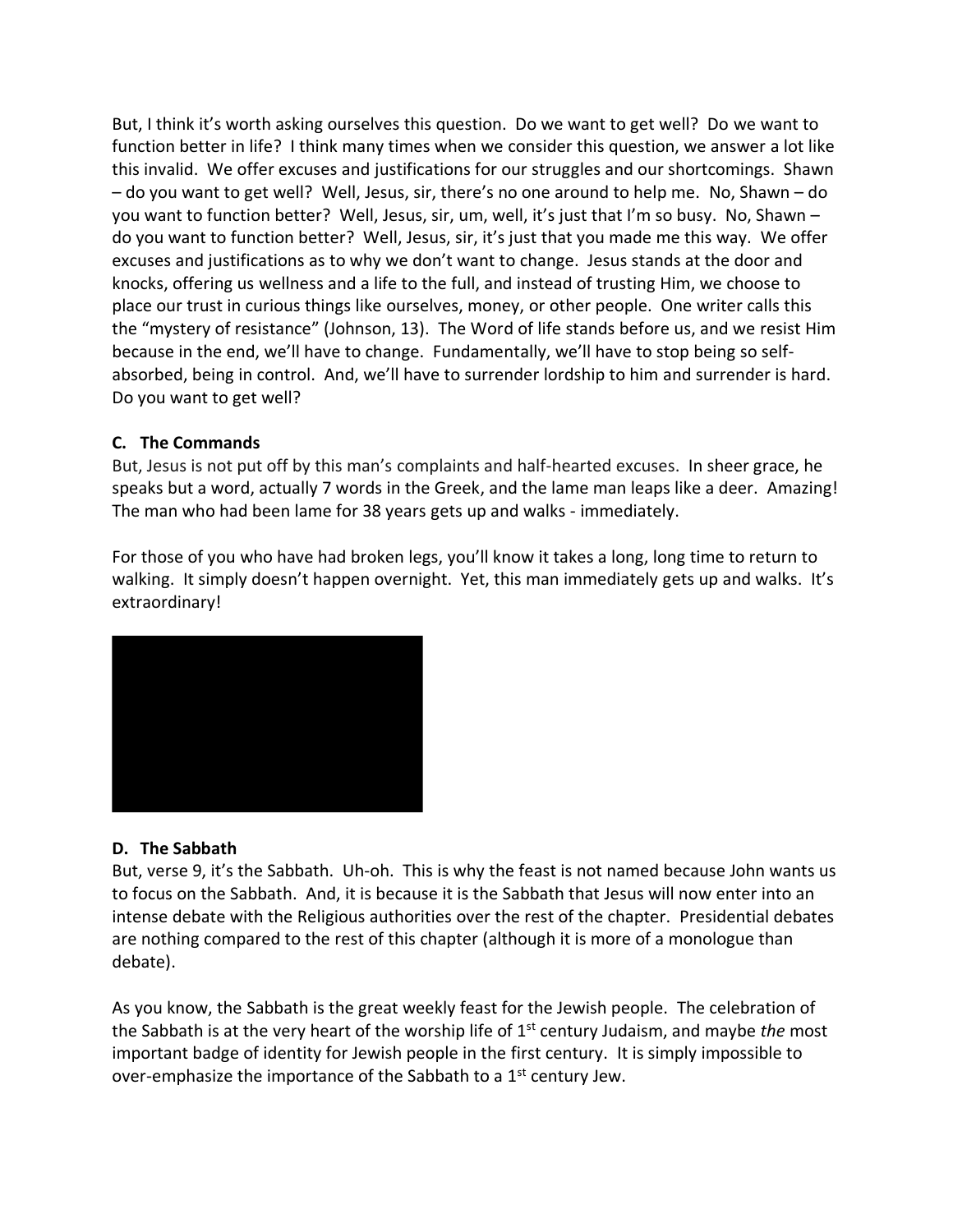As you know, nobody made up the Sabbath. The Sabbath is grounded in the  $4<sup>th</sup>$  commandment from God, which in turn is grounded in the creation story in Genesis. And, by the first century, this command received the most focus from the religious leaders. Why? Because many of the leaders were convinced that *everything* that was wrong in Israel was due to people not keeping the Sabbath. So, these leaders were hyper-sensitive to keeping the Sabbath. So much so, they came up with a list of 1521 specific actions which were not allowed on the Sabbath. They built a fence around the Sabbath, enclosing it within the burden of legalism. But the Sabbath was never about passivity and not working, the Sabbath was about making time holy in restfulness.

Although the Jewish leaders took it in a wrong direction, we should not be so quick to dismiss their sensitivities. The Sabbath "is made for man" and *is* a great gift for us (Mark 2:27). It is a gift that reorients our focus onto God, revitalizes the flourishing life of God in us and restores the joy of our salvation, if we receive the gift. Now, I know I'm treading on controversial ground here, but I want to share how great a gift the Sabbath can be for us.

The Sabbath *is* built into creation, meaning built into our physical world and our physical bodies. (I often wonder if the creation is in crisis because we are not living a Sabbath.) In other words, taking a 6+1 view of our week is not an imposition on us. It is an exposition of how we are made in his image. We are made for this. You could say that a 6+1 view of life is the manufacturer's specifications for how we function best. It is how we flourish as image-bearers. Here in the west, our pace of life is a violation of creation. And, we pay a hefty price physically, emotionally and spiritually by not living according to the manufacturer's specifications. Some people have said that if we in the west would obey these specifications, we would put many doctors and psychologists out of business.

But, it is also the most powerful way to individually push back against the rise of secularization in our world. Secularization is the removal of God from society. When we take a Sabbath breath, moment or day, we are pushing back against the removal of God from society. Otherwise, if we are too busy to focus on the living God for just 24 hours, it means we know who really rules the world. To put it another way, when followers of Jesus do not take seriously at least 24 hours off from producing in a week (not that they have to be contiguous hours), it means they have forgotten or no longer believe that God reigns. It means we think we have to keep working and keep producing because we are in control, and are holding the world together. As Eugene Peterson said, "If you cannot afford to take one day a week for rest, you are taking yourself too seriously" (Peterson, 294). Many people in this valley are taking themselves too seriously.

And, where do we go to find true rest? Jesus invites us to him, as Lord of the Sabbath. If we are weary and burdened, he will make us well by resting us (Matt 11:29). Ultimately, it is in him where we find our rest.

There is so much more to say, but this week, I encourage you to give yourself the gift of a Sabbath, if not 24 contiguous hours, maybe multiple Sabbath moments, even Sabbath breaths for reorientation, revitalization and restoration.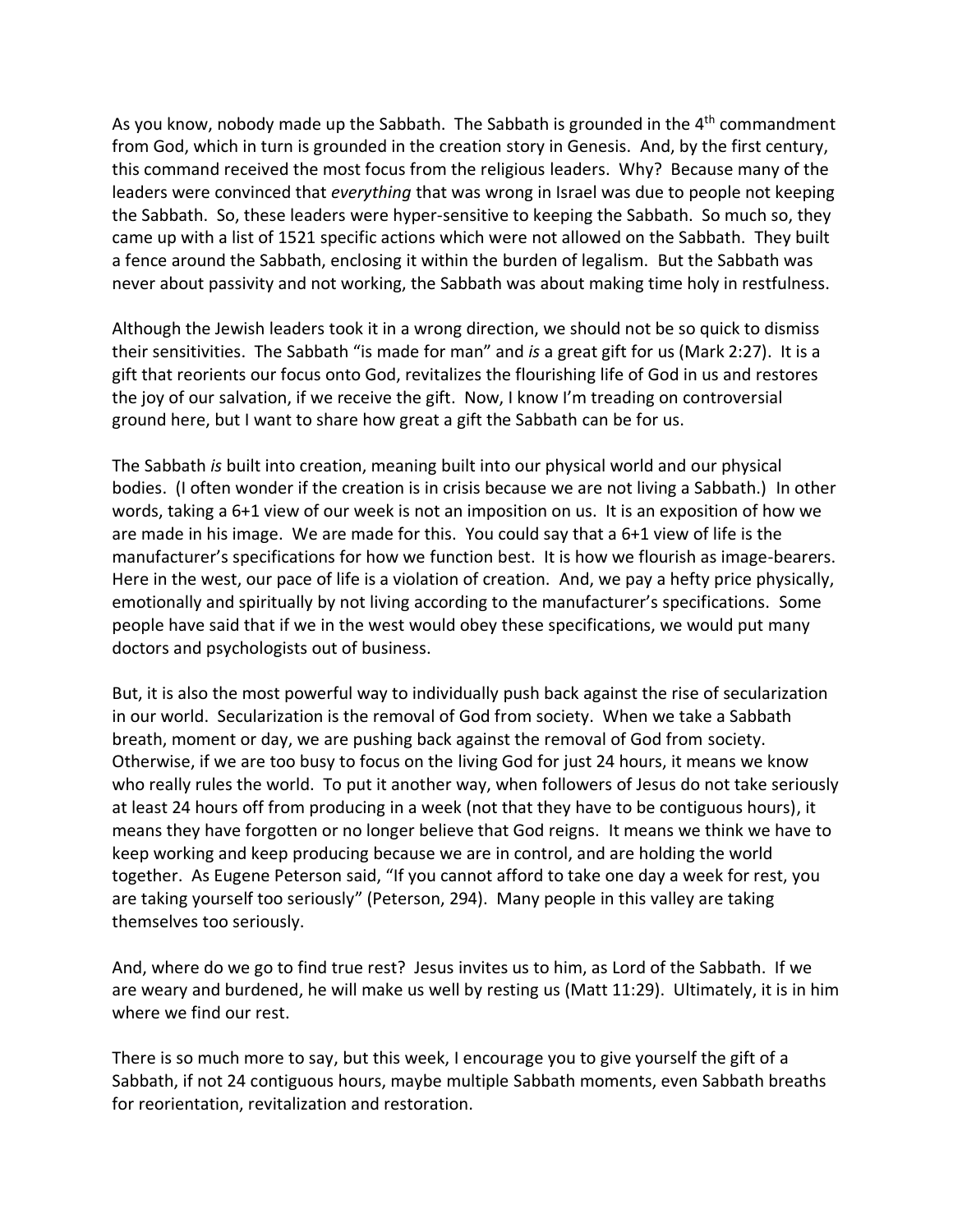# **IV. The Rebuke (10-13)**

*10 So the Jews said to the man who had been healed, "It is the Sabbath, and it is not lawful for you to take up your bed." 11 But he answered them, "The man who healed me, that man said to me, 'Take up your bed, and walk.'" 12 They asked him, "Who is the man who said to you, 'Take up your bed and walk'?" 13 Now the man who had been healed did not know who it was, for Jesus had withdrawn, as there was a crowd in the place. (ESV)*

#### **A. The Rebuke**

John refers again here to "the Jews." And, here, he is speaking of the religious leaders who will oppose Jesus. This group finds the man and rebukes him for carrying his pallet. According to these authorities, it is not permissible to carry things on the Sabbath.

I'm always amazed at this point. Jesus heals a man lame for 38 years and all the religious leaders see is a broken rule. They see a broken rule, not a miracle of a man being healed.

#### **B. The Man Doesn't Know**

But, the man doesn't even know who Jesus is, and Jesus shows his mysterious elusiveness and slips away.

# **V. The Confrontation (14-18)**

*14 Afterward Jesus found him in the temple and said to him, "See, you are well! Sin no more, that nothing worse may happen to you." 15 The man went away and told the Jews that it was Jesus who had healed him. 16 And this was why the Jews were persecuting Jesus, because he was doing these things on the Sabbath. 17 But Jesus answered them, "My Father is working until now, and I am working." 18 This was why the Jews were seeking all the more to kill him, because not only was he breaking the Sabbath, but he was even calling God his own Father, making himself equal with God. (ESV)*

## **A. The Command**

After another undisclosed amount of time, Jesus *finds* the man in the temple, suggesting it is not a chance encounter. The man is probably in the Temple because being lame would have prohibited him from going to the Temple. But, now, he can go. What is curious is the man doesn't even thank Jesus! Where is his thanks?

Jesus tells the man to sin no more. We saw grace, and here's the truth. He is probably alluding to his disability resulting from some sin in his life. Now, we need to be careful here. Not all sickness and suffering is a direct result of an individual's sin. Job would be an example of that. But, sickness and suffering *can be* a direct result of sin. Jesus can make that connection as the creator, but we must be very careful of making any kind of connection in someone's life. Remember Job's friends tried to make that connection and failed. They were true friends when they stopped talking and simply were present with Job.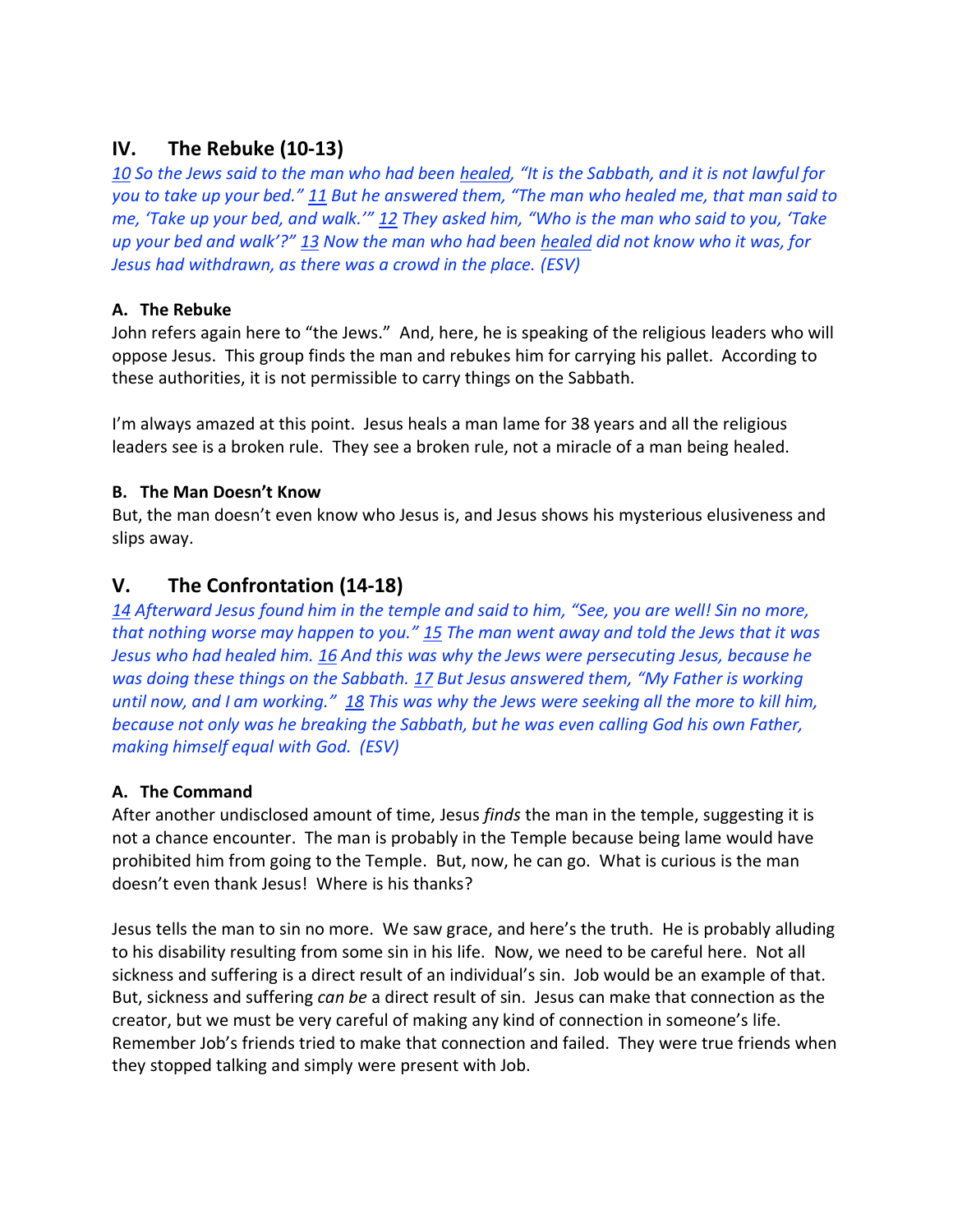#### **B. The "Prosecution"**

At this point, the man finds the authorities and tells them Jesus healed him. The authorities in turn, begin to persecute Jesus. This word for persecuting can also be translated prosecuting. In other words, the Religious authorities begin bringing legal proceedings against Jesus that will eventually result in his crucifixion. And, why? Because of what he did on the Sabbath.

### **C. The Anger?**

But, why are the religious authorities so angry? Well, essentially, these leaders are wrestling with two basic questions in this text.

- 1. The first one revolves around man working on the Sabbath? What is prohibited and what is legal? A question that as we already said, misses the heart of the commandment. Not working is not the primary issue. Keeping the day holy is the primary issue.
- 2. The second question, which is far more important, is does God work on the Sabbath? And, if he works, what kind of work does he do? Most Jewish leaders held that God is always working, sustaining the world moment by moment. Were God to stop working, everything would collapse into utter chaos.

From, man's perspective, this work was visible in three ways, as one Rabbi says: "God has kept in his hands three keys which he entrusts to no one else:

- a. The key of rain.
- b. The key of birth.
- c. And, the key of the resurrection of the dead" (Brown, 217).

And, it was clear to everyone that he used these three keys on the Sabbath, because on the Sabbath it may rain; on the Sabbath, a birth may happen: and on the Sabbath someone may die. Therefore, when Genesis says that God rested on the Sabbath, it does not mean he did nothing. He continued to work, sustaining the universe, and obviously, part of that which was visible, using the three keys.

## **D. Jesus' Justification**

Then Jesus comes along. The authorities aren't necessarily upset about the healing. Although Jesus did tell the man to take up his bed and walk – which is expressly prohibited on the Sabbath – what really angers the authorities is Jesus' justification for his actions: *"My father is working until now, and I am working"* (v 17). Those words got Jesus crucified.

Now the authorities would agree with part of Jesus' claim that the father is working, as we said, sustaining the universe. But, Jesus doesn't say *the* father or *our* father, he says, *"My Father."* Jesus is emphasizing his unique relationship with God, which will be the theme of the upcoming debate (it's actually more like a monologue). But then he says, *"and I, myself, am working."*  Whoa. Jesus is claiming divinity authority here. He is claiming to work together with His Father, and in this context, doing on the Sabbath what only God the father does. He is claiming the right to use the keys as God uses the keys.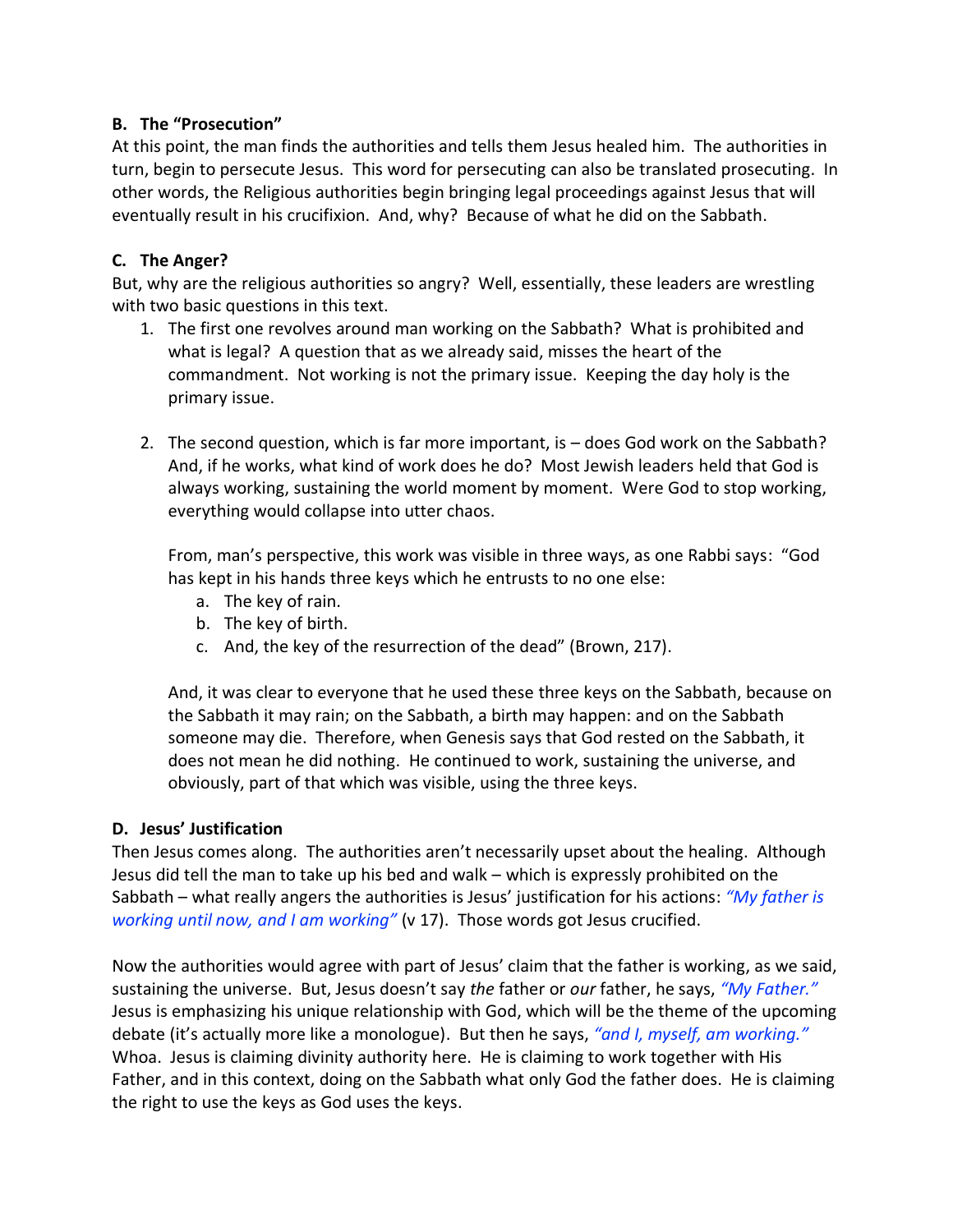And, that is why the religious authorities are so angry with him. They had to do something. These words are too big to ignore – "*equality with God*"? That cannot be ignored. I'm surprised he wasn't crucified on the spot. And, the next two weeks we will watch as Jesus unpacks what "*equality with God*" really means.

For now, I'd like to close with a reflection on these words –

## **VI. Reflection**

*"My father is working until now, and I am working."* No one in the history of the world ever spoke this way. And, they are working as we said, sustaining the universe, and a primary part of that from our story today is their work of bringing life and making alive, out of love and sheer grace.

As Irenaeus said so long ago, "They are [in the business] of making humans fully alive" not only on the Sabbath but everyday. Out of sheer grace, they are working to make all of us stand up fully alive in Christ. They are at work bringing life in the midst of all the need and bringing light in the midst of all the darkness. And, it's all sheer grace. The man in our story did nothing to deserve healing. And, neither do we. But, out of sheer grace, Jesus brings abundant life to him and to us. He makes *well* happen. Jesus and his father are in the business of transforming us into fully alive humans, looking like Jesus, functioning in all the ways that imitate Jesus.

- They desire for you to *"get up, take up your bed, and walk"* knowing you are forgiven from all those skeletons in your closet.
- They desire for you to *"get up, take up your bed, and walk,"* in freedom from the addictions that enslave you.
- They desire for you to *"get up, take up your bed, and walk,"* with their strength to reconcile broken relationships.
- They desire for you to *"get up, take up your bed, and walk"* in your love for the other because they first loved you.
- They desire for you to *"get up, take up your bed, and walk,"* finding rest and contentment in Jesus.
- They desire for you to "*"get up, take up your bed, and walk,"* restored in the joy of your salvation.

Jesus and the Father are working even until now to make you stand up fully alive in Jesus, empowered by the Spirit. And he who began a good work in you will not give up on you. He who began a good work in you will never say, "Oh I see you did that again." He who began a good work in you will not abandon you. In fact, out of sheer grace, *"I am sure of this, that he who began a good work in you will bring it to completion" (*Phil 1:6). That's the good news. And, that's sheer grace. Sheer grace is our only hope. And, the question is, "Do You Really Want to Get Well?"

Amen.